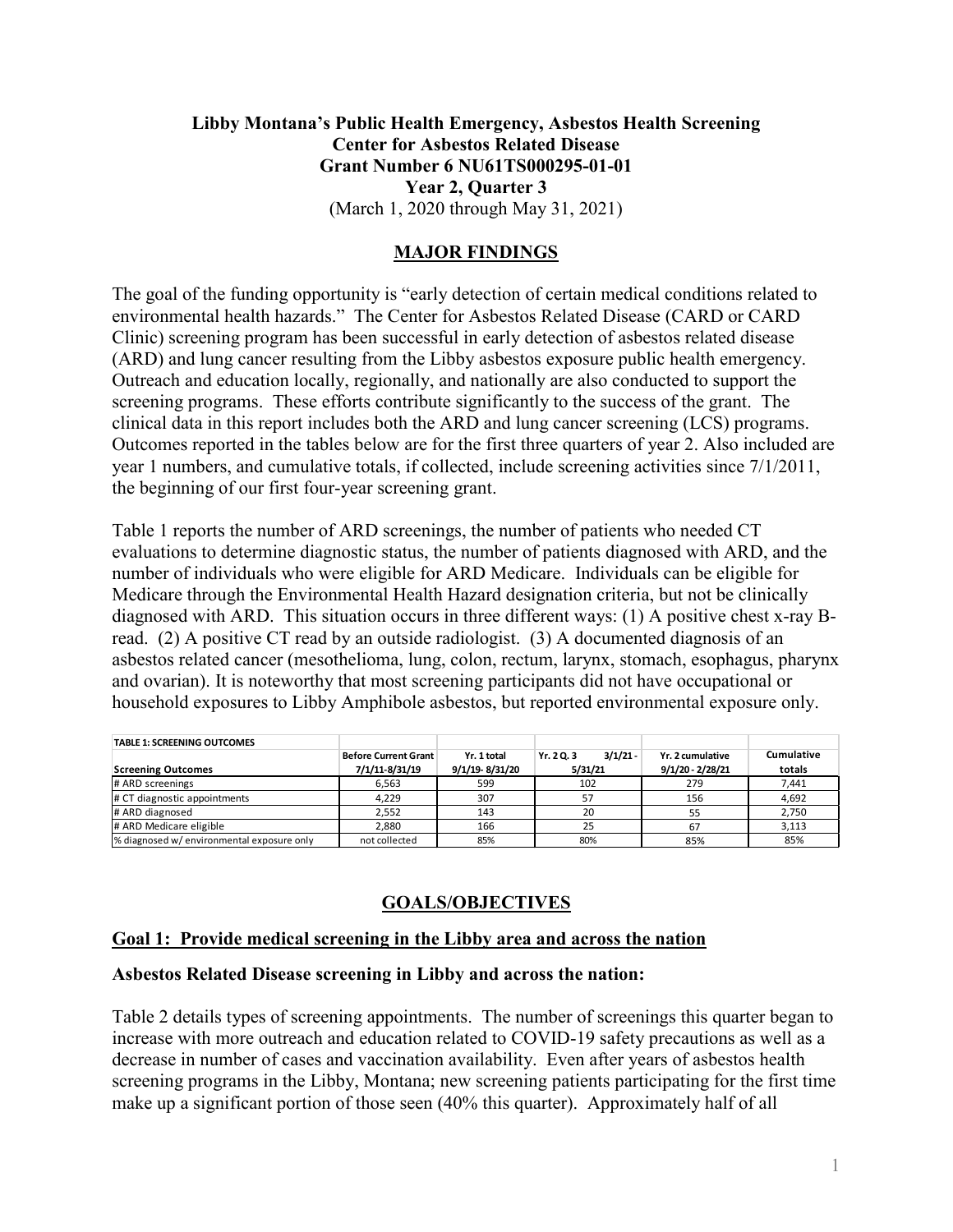screening participants live outside of Lincoln County and this has remained true for the past nine years of the program. It is estimated that over 80,000 people could have spent significant time in the Libby, Montana area while the mine was in full operation, so there is likely a large number of potential screening patients that have not yet been through the program. For those who qualify, asbestos health screening is offered either in Libby at the CARD Clinic or at a distance if they cannot travel to Libby. Due to the Coronavirus pandemic, CARD has continued to promote more long distance screenings to limit travel and potential exposures. Successful completion of long distance screening (LDS) occurs when the participant completes all screening related activities (questionnaires, phone interview, spirometry, chest x-ray, and CARD medical provider visit by phone, plus a CT and second medical provider visit by phone if appropriate). The total number of appointments reported exceeds the number of patients because many screenings include two appointments; an initial appointment and then a CT follow-up appointment. Each screening participant is asked if they would like to share their health information and screening results with ATSDR's Tremolite Asbestos Registry (TAR), and with their primary care provider (PCP). Most say yes to both consents. If screening patients are diagnosed with ARD, they are no longer eligible for asbestos health screenings but they are followed long-term by CARD for monitoring and disease management. During quarter three, 259 past screening participants were seen for ARD follow-up.

| TABLE 2: TYPES OF SCREENING APPOINTMENTS AND DIAGNOSIS RATES |                                               |                               |                                |                                        |                      |
|--------------------------------------------------------------|-----------------------------------------------|-------------------------------|--------------------------------|----------------------------------------|----------------------|
| <b>Appointment Type</b>                                      | <b>Before Current Grant</b><br>7/1/11-8/31/19 | Yr. 1 total<br>9/1/19-8/31/20 | Yr. 20.3<br>$3/1/21 - 5/31/21$ | Yr. 2 cumulative<br>$9/1/20 - 2/28/21$ | Cumulative<br>totals |
| # screenings                                                 | 6.563                                         | 599                           | 102                            | 279                                    | 7.441                |
| # new screening patients                                     | 4.806                                         | 252                           | 41                             | 120                                    | 5.178                |
| # rescreenings                                               | 1.757                                         | 347                           | 61                             | 159                                    | 2.263                |
| # Lincoln County, MT residents                               | 3,366                                         | 310                           | 58                             | 145                                    | 3.821                |
| #LDS eligible screenings done in clinic                      | 2,679                                         | 114                           | 15                             | 51                                     | 2.844                |
| # of LDS patients                                            | 519                                           | 125                           | 19                             | 54                                     | 698                  |
| # in clinic appointments (includes both visits)              | 9,445                                         | 680                           | 119                            | 318                                    | 10,443               |
| #LDS appointments (includes both visits)                     | 1,347                                         | 226                           | 40                             | 117                                    | 1,690                |
| Consented for TAR registry                                   | 5.015                                         | 483                           | 71                             | 201                                    | 5.699                |
| Consented to notify PCP of screening results                 | not collected                                 | 479                           | 69                             | 197                                    | not collected        |
| # past screeners diagosed with ARD seen for f/u              | not collected                                 | 2550                          | 259                            | 777                                    | not collected        |

Table 3 details demographic data related to age and gender of the screening population.

| <b>TABLE 3: DEMOGRAPHICS OF SCREENING PARTICIPANTS</b> |                             |                |                    |                    |            |
|--------------------------------------------------------|-----------------------------|----------------|--------------------|--------------------|------------|
|                                                        | <b>Before Current Grant</b> | Yr. 1 total    | Yr. 2 Q. 3         | Yr. 2 cumulative   | Cumulative |
| Demographics                                           | 7/1/11-8/31/19              | 9/1/19-8/31/20 | $3/1/21 - 5/31/21$ | $9/1/20 - 2/28/21$ | totals     |
| # screenings                                           | 6.563                       | 599            | 102                | 279                | 7,441      |
| #females                                               | 3.448                       | 355            | 58                 | 165                | 3,968      |
| # males                                                | 3,115                       | 244            | 44                 | 114                | 3,473      |
| # under age 35                                         | 351                         | 27             |                    | 16                 | 394        |
| # between 35-49                                        | 1,289                       | 116            | 21                 | 54                 | 1,459      |
| # between 50-64                                        | 3,279                       | 294            | 51                 | 137                | 3,710      |
| # age 65+                                              | 1,644                       | 162            | 25                 | 72                 | 1,878      |

Table 4 summarizes important clinical findings including the number of participants who report respiratory symptoms that may be asbestos related, the number with abnormal spirometry breathing test results, and for this grant, we've added the number with abnormal body mass index (BMI) as well. This quarter, some screening participants did not have a spirometry test due to pandemic precautions. Spirometry testing require forceful exhalation and cannot be done with a mask on. Rapid COVID testing prior to spirometry was added as a component of the grant to enable spirometry testing to be conducted safely for those to whom it could be made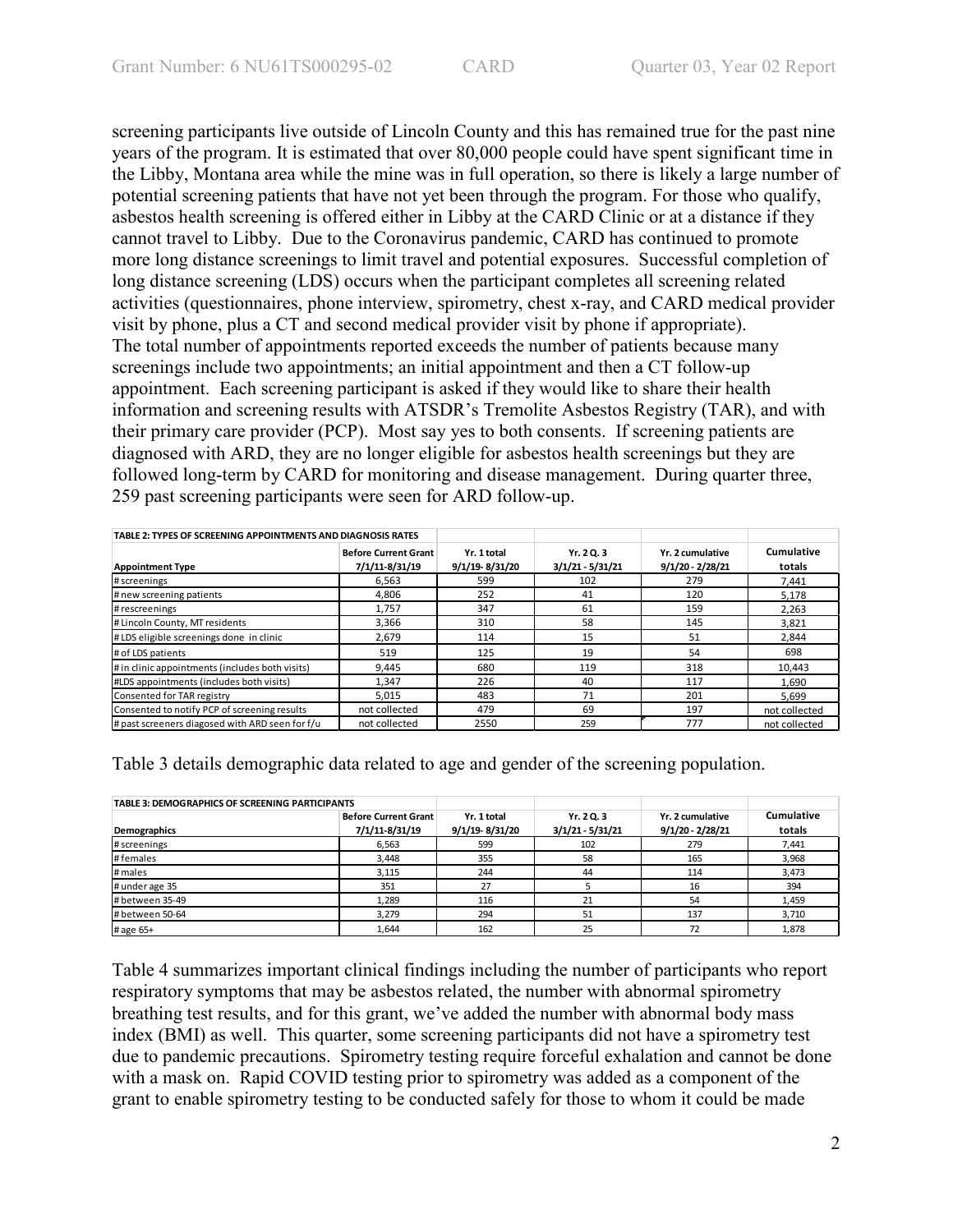available under COVID restrictions. Symptoms, spirometry results and BMI information are all used in conjunction with health and exposure histories for clinical decision making to determine whether a  $\overline{CT}$  scan should be performed. A CXR is done on every screening participant but occasionally participants will refuse their chest x-ray and participate in screening anyway. This is usually because only a CT is medically warranted based on past medical care or referral, the individual is too young to be exposed to radiation for screening purposes, or she is concerned about possible pregnancy. The number of abnormalities identified on CXR is low because CARD's medical providers do not typically diagnose ARD from x-rays. If ARD is suspected, a CT scan is ordered. CT scans are considered the gold standard for ARD imaging.

| TABLE 4: CARD CLINICAL FINDINGS ASSOCIATED WITH ASBESTOS RELATED DISEASE |                |                |                          |                    |               |
|--------------------------------------------------------------------------|----------------|----------------|--------------------------|--------------------|---------------|
| <b>Before Current Grant</b><br>Yr. 1 total                               |                |                | $3/1/21 -$<br>Yr. 2 Q. 3 | Yr. 2 cumulative   | Cumulative    |
| <b>CARD Clinical Findings</b>                                            | 7/1/11-8/31/19 | 9/1/19-8/31/20 | 5/31/21                  | $9/1/20 - 2/28/21$ | totals        |
| # screenings                                                             | 6,563          | 599            | 102                      | 279                | 7,441         |
| # symptomatic                                                            | 4,408          | 381            | 69                       | 178                | 4,967         |
| # abnormal spirometry                                                    | 1,699          | 171            | 25                       | 45                 | 1,915         |
| # abnormal BMI (>30)                                                     | not collected  | 248            | 38                       | 96                 | not collected |
| # CXRs completed                                                         | 6,361          | 592            | 102                      | 277                | 7,230         |
| # no CXR done                                                            | 202            | $\overline{7}$ | 0                        | 2                  | 211           |
| # abnormal CXR (CARD)                                                    | 394            | 17             | $\mathcal{P}$            | 3                  | 414           |
| pleural only                                                             | 356            | 15             | O                        | $\overline{2}$     | 373           |
| interstitial only                                                        | 19             | 1              |                          | 0                  | 20            |
| both                                                                     | 19             | $\mathbf{1}$   |                          | $\mathbf{1}$       | 21            |
| # CTs completed                                                          | 4,229          | 307            | 57                       | 156                | 4,692         |
| # abnormal CT (CARD)                                                     | 2,525          | 143            | 20                       | 54                 | 2,722         |
| pleural only                                                             | 1,988          | 122            | 18                       | 45                 | 2,155         |
| interstitial only                                                        | 12             | 5              | $\Omega$                 | 0                  | 17            |
| both                                                                     | 525            | 16             | C                        | 9                  | 550           |

Table 5 describes significant findings of ARD screening. These findings include focal opacities, masses, and confirmed cancers. In addition, data is now being collected to track incidental findings, specialist referrals, and depression follow-ups completed as part of screening. Confirmed cancers that are possibly asbestos related and tracked by CARD include lung, colon, rectum, larynx, stomach, esophagus, pharynx and ovary. These are based on Medicare's Environmental Health Hazards checklist. Only cancers for which CARD has medical record confirmation are reported. Patients with significant findings are referred for appropriate followup, but many are referred to primary care rather than specialists for initial evaluation. Not all patients share the results of their follow-ups with CARD.

Focal opacities are common in screening studies, and their prevalence is well documented in literature. Only a small percentage of focal opacities turn out to be cancers, however they are all tracked to be followed in future screenings. They are also tracked because individuals between the ages of 55 and 84 with at least 20 pack years of smoking history and documented exposure to asbestos with a nodule greater than 6mm (this was increased from 4mm previously per updated Fleischner Society Guidelines released in 2018) can enroll in the lung cancer screening program. Lung masses reported in this table do not include those identified through the lung cancer screening program.

One of the questionnaires completed by screening patients includes a depression assessment. If participants' scores are abnormally high, they are referred to the Case Manager for follow-up assessment and possible referral to other community support services.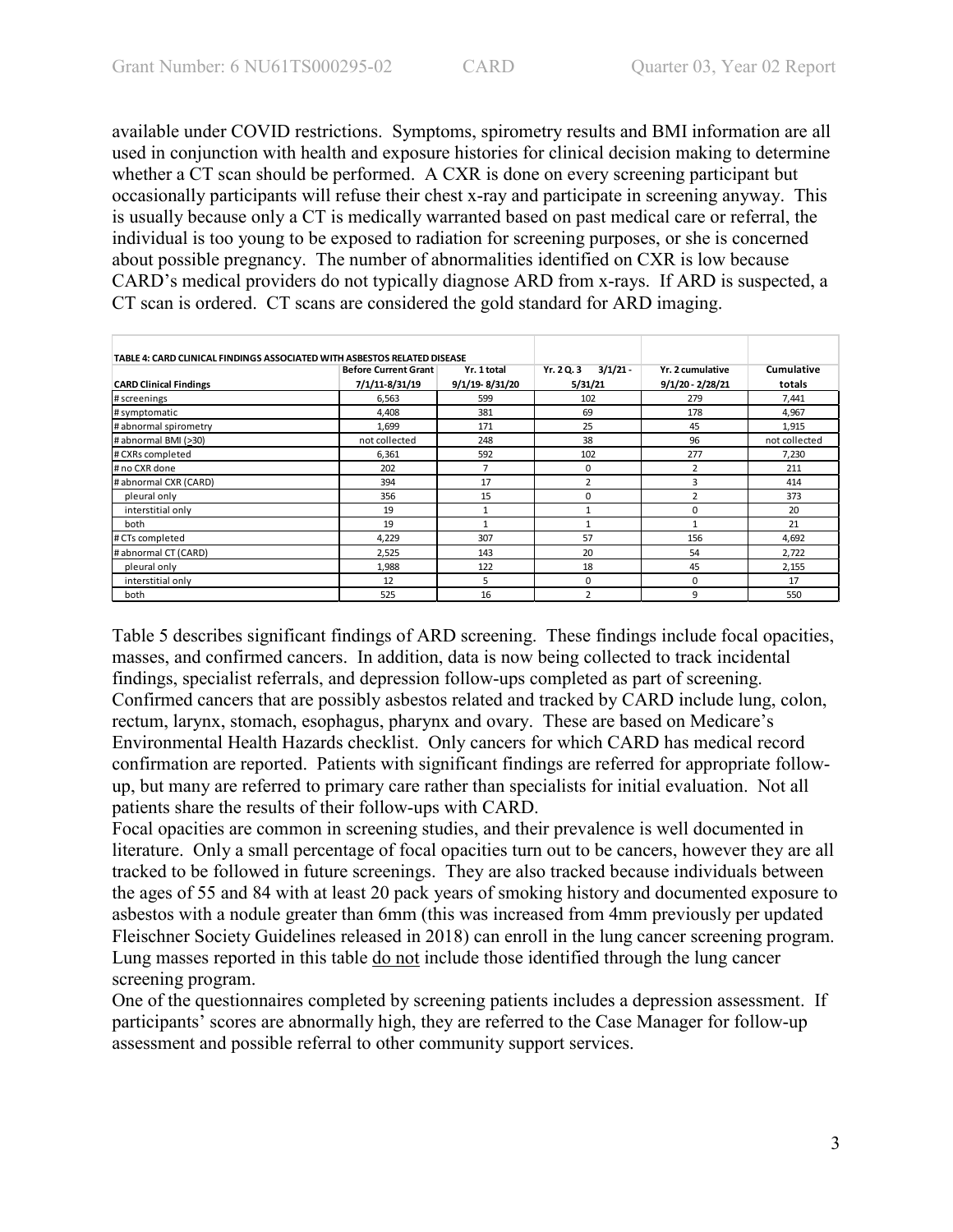| TABLE 5: SIGNIFICANT FINDINGS IDENTIFIED THROUGH ARD SCREENING |                             |                |                    |                    |               |
|----------------------------------------------------------------|-----------------------------|----------------|--------------------|--------------------|---------------|
|                                                                | <b>Before Current Grant</b> | Yr. 1 total    | Yr. 20.3           | Yr. 2 cumulative   | Cumulative    |
| <b>Significant Findings</b>                                    | 7/1/11-8/31/19              | 9/1/19-8/31/20 | $3/1/21 - 5/31/21$ | $9/1/20 - 2/28/21$ | totals        |
| # lung masses                                                  | 57                          | 6              |                    |                    | 68            |
| # thyroid masses                                               | 22                          |                |                    |                    | 22            |
| # kidney masses                                                | 23                          |                |                    |                    | 23            |
| # breast masses                                                | 19                          |                |                    |                    | 21            |
| # other masses                                                 | 52                          |                |                    |                    | 55            |
| Total # masses identified                                      | 173                         | 8              |                    | 8                  | 189           |
| # focal opacities                                              | 1.123                       | 159            |                    | 78                 | 1360          |
| # cancers verified possibly asbestos related                   | not collected               | 14             |                    | 12                 | not collected |
| # participants w/ incidental findings                          | not collected               | 252            | 39                 | 136                | not collected |
| # specialist referrals                                         | not collected               | 3              |                    | $\Omega$           | not collected |
| # depression follow-ups completed                              | not collected               | 190            | 31                 | 96                 | not collected |

### **Fecal Occult Blood Testing:**

Fecal occult blood testing (FOBT) is offered to all screening participants between the ages of 50- 75 since asbestos exposure can increase risk of developing colon cancer. If a participant had regularly scheduled colonoscopies or refused participation for another reason, they were not given an FOBT test kit. Sixteen of 31 FOBTs given (52%) in quarter 3 were returned and more completed FOBT tests will likely be returned after the end of the quarter. For those who are given an FOBT but do not return it, a follow-up letter is mailed as a reminder. For those with positive results, a repeat FOBT is offered as well as a referral for further follow-up.

| TABLE 6: FECAL OCCULT BLOOD TESTING FOR EARLY DETECTION OF COLON CANCER |                                                                                |     |    |                                      |                      |
|-------------------------------------------------------------------------|--------------------------------------------------------------------------------|-----|----|--------------------------------------|----------------------|
| <b>Fecal Occult Blood Tests</b>                                         | <b>Before Current Grant</b><br>Yr. 1 total<br>7/1/11-8/31/19<br>9/1/19-8/31/20 |     |    | Yr. 2 cumulative<br>9/1/20 - 2/28/21 | Cumulative<br>totals |
| #FOBTs given                                                            | 2.223                                                                          | 204 |    | 88                                   | 2,515                |
| #FOBTs returned                                                         | 846                                                                            | 102 | 16 | 48                                   | 996                  |
| # FOBTs abnormal                                                        |                                                                                |     |    |                                      |                      |

### **Outside Radiology Reads:**

A reader from a panel of five certified B-readers, including three radiologists, reads every image taken through the screening program. Screening CT scans are only distributed to the three radiologists; chest x-rays are distributed to all five B-readers on the panel. Images are distributed by mail to readers in a systematic cyclic process to ensure even workloads. Outside reads typically take 4-7 weeks to be returned, so the number of returned reads reported for each new quarter is usually low. Cumulative end of the grant year totals will reflect all of them even though they were not received during the grant quarter that the participant was screened in.

| TABLE 7: SINGLE OUTSIDE READ RESULTS BY B-READER (CXR) OR RADIOLOGIST (CT) |                                               |                               |                                  |                                        |                      |
|----------------------------------------------------------------------------|-----------------------------------------------|-------------------------------|----------------------------------|----------------------------------------|----------------------|
| <b>Outside Read Findings</b>                                               | <b>Before Current Grant</b><br>7/1/11-8/31/19 | Yr. 1 total<br>9/1/19-8/31/20 | Yr. 2 Q. 3<br>$3/1/21 - 5/31/21$ | Yr. 2 cumulative<br>$9/1/20 - 2/28/21$ | Cumulative<br>totals |
| # CXRs                                                                     | 6,361                                         | 592                           | 102                              | 277                                    | 7,230                |
| # B reads                                                                  | 6,313                                         | 592                           | 37                               | 241                                    | 7,146                |
| # B reads abnormal                                                         | 551                                           | 32                            |                                  | 11                                     | 594                  |
| Pleural                                                                    | 452                                           | 26                            |                                  |                                        | 485                  |
| Interstitial                                                               | 73                                            | 4                             |                                  | 4                                      | 81                   |
| Both                                                                       | 26                                            | $\overline{a}$                |                                  | $\Omega$                               | 28                   |
| # CTs                                                                      | 4,229                                         | 307                           | 57                               | 156                                    | 4,692                |
| # Outside CT reads                                                         | 4,163                                         | 307                           | 40                               | 139                                    | 4,609                |
| # Outside CT reads abnormal                                                | 1,453                                         | 56                            | 5.                               | 18                                     | 1,527                |
| Pleural only                                                               | 797                                           | 17                            |                                  | 8                                      | 822                  |
| Interstitial only                                                          | 370                                           | 33                            |                                  | 8                                      | 411                  |
| <b>Both</b>                                                                | 286                                           | 6                             |                                  |                                        | 294                  |

**Quality control panel readings of radiographs and HRCT scans:**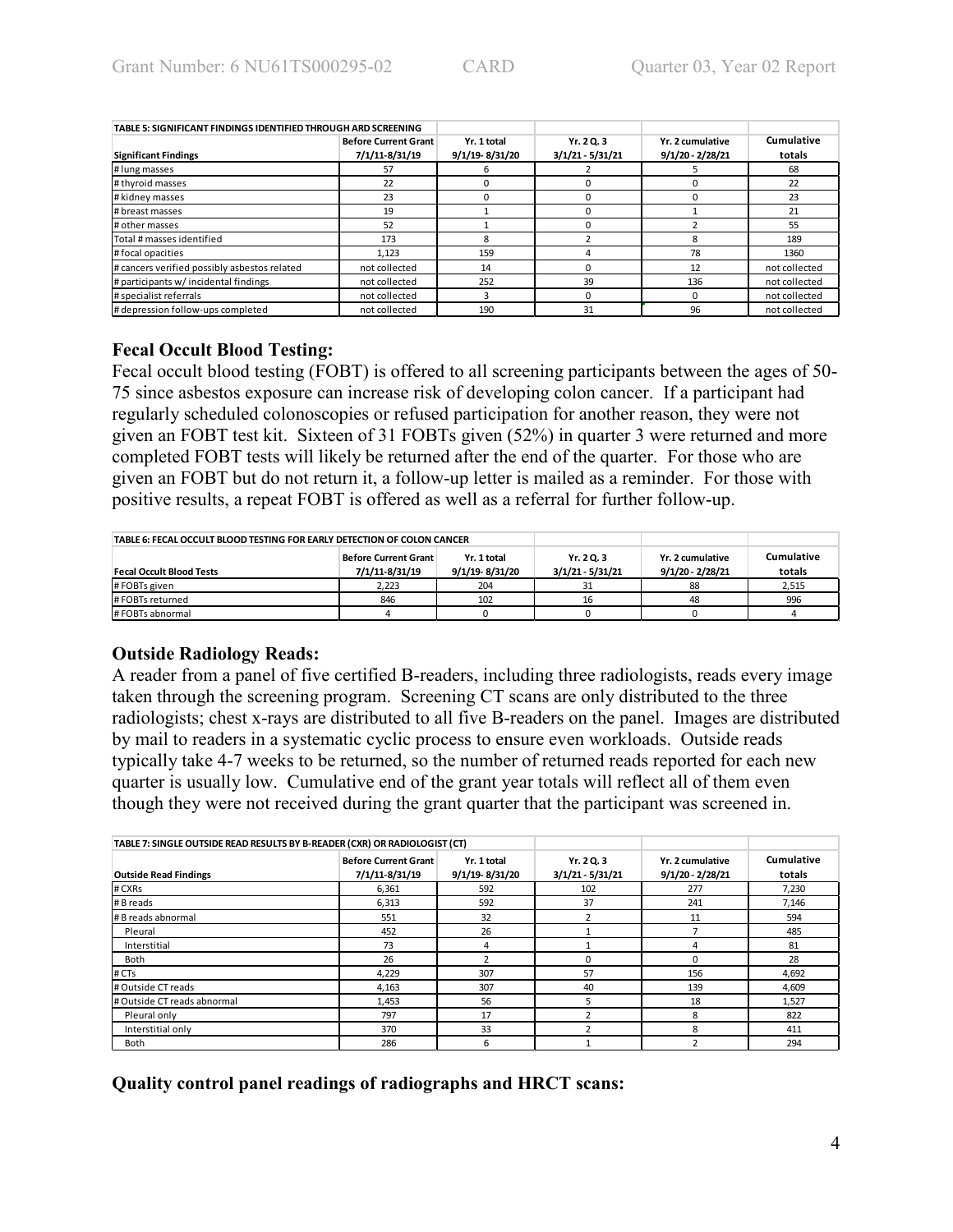Twice annually, peer review sessions are held as a quality control measure. The first peer review comparison phone call discussion of year 2 was held during quarter 2 and the second one will be held in quarter 4. Post peer review comparison analysis is completed for each session by Dr. Curtis Noonan, CARD's contracted epidemiologist.

### **Lung Cancer Screening for High Risk Individuals:**

Early detection of possible asbestos-related cancers through participation in Lung Cancer Screening (LCS) is available to high risk individuals. Participants eligible for the LCS program are between the age of 55-84, have at least 20 pack years of smoking history, and were diagnosed with ARD **or** had Libby asbestos exposure and a nodule greater than 6 mm. A thoracic radiologist experienced in lung cancer detection reads all low-dose CT scans (LDCTs). Lung cancers reported in Table 8 do not include lung cancers identified through the asbestos related disease screening program. 24% of this quarter's lung cancer screening participants were active smokers and they were given brief cessation education and counselling, and offered free one-on-one counselling as well. Each active smoker participating in the program received smoking cessation materials with their lung cancer screening results. For those with normal lung cancer screening results, the participant is typically contacted by CARD staff with results after a medical provider reviews them. A provider visit is scheduled to discuss results if requested by the participant, if they are coming to CARD for another reason, or if CARD's medical provider feels results warrant it. Every participant is educated about the option of having a provider visit and about the benefits and risks of LDCT screening in a pre-engagement pamphlet sent prior to participation. Results letters are sent to each participant after screening to keep for their records.

| TABLE 8: LUNG CANCER SCREENING OUTCOMES SPECIFICALLY FROM LUNG CANCER SCREENING PROGRAM |                                               |                               |                                  |                                        |                      |
|-----------------------------------------------------------------------------------------|-----------------------------------------------|-------------------------------|----------------------------------|----------------------------------------|----------------------|
| <b>Lung Cancer Screening</b>                                                            | <b>Before Current Grant</b><br>7/1/11-8/31/19 | Yr. 1 total<br>9/1/19-8/31/20 | Yr. 2 Q. 3<br>$3/1/21 - 5/31/21$ | Yr. 2 cumulative<br>$9/1/20 - 2/28/21$ | Cumulative<br>totals |
| # completed LDCTs                                                                       | 3,008                                         | 524                           | 111                              | 341                                    | 3,873                |
| # new LCS participants                                                                  | not collected                                 | 65                            | 18                               | 36                                     | not collected        |
| # of established participants                                                           | not collected                                 | 449                           | 93                               | 305                                    | not collected        |
| # less than annual f/u                                                                  | not collected                                 | 52                            | 21                               | 53                                     | not collected        |
| #referrals                                                                              | not collected                                 | 12                            |                                  |                                        | not collected        |
| # confirmed cancers                                                                     | 29                                            | 2                             |                                  |                                        | 36                   |
| # other findings                                                                        | not collected                                 |                               |                                  |                                        | not collected        |
| # current smokers                                                                       | not collected                                 | 114                           | 27                               | 85                                     | not collected        |
| # no longer participating                                                               | not collected                                 | 33                            | 6                                | 20                                     | not collected        |

Lung cancer screening is considered most effective when conducted annually so that cancers can be found at the earliest stages and be treated quickly. Table 9 shows the number of lung cancer screening participants using the program over consecutive years. Participants join the program whenever they become eligible and interested, but some drop out due to being diagnosed with lung cancer, dying, moving out of the area, aging out of the program, or being lost to follow-up for some other reason. In addition, during the pandemic, many participants did not get their annual LCS because only essential imaging was being done. For participants who remain local and eligible for the program, three recall attempts are made annually to encourage ongoing participation.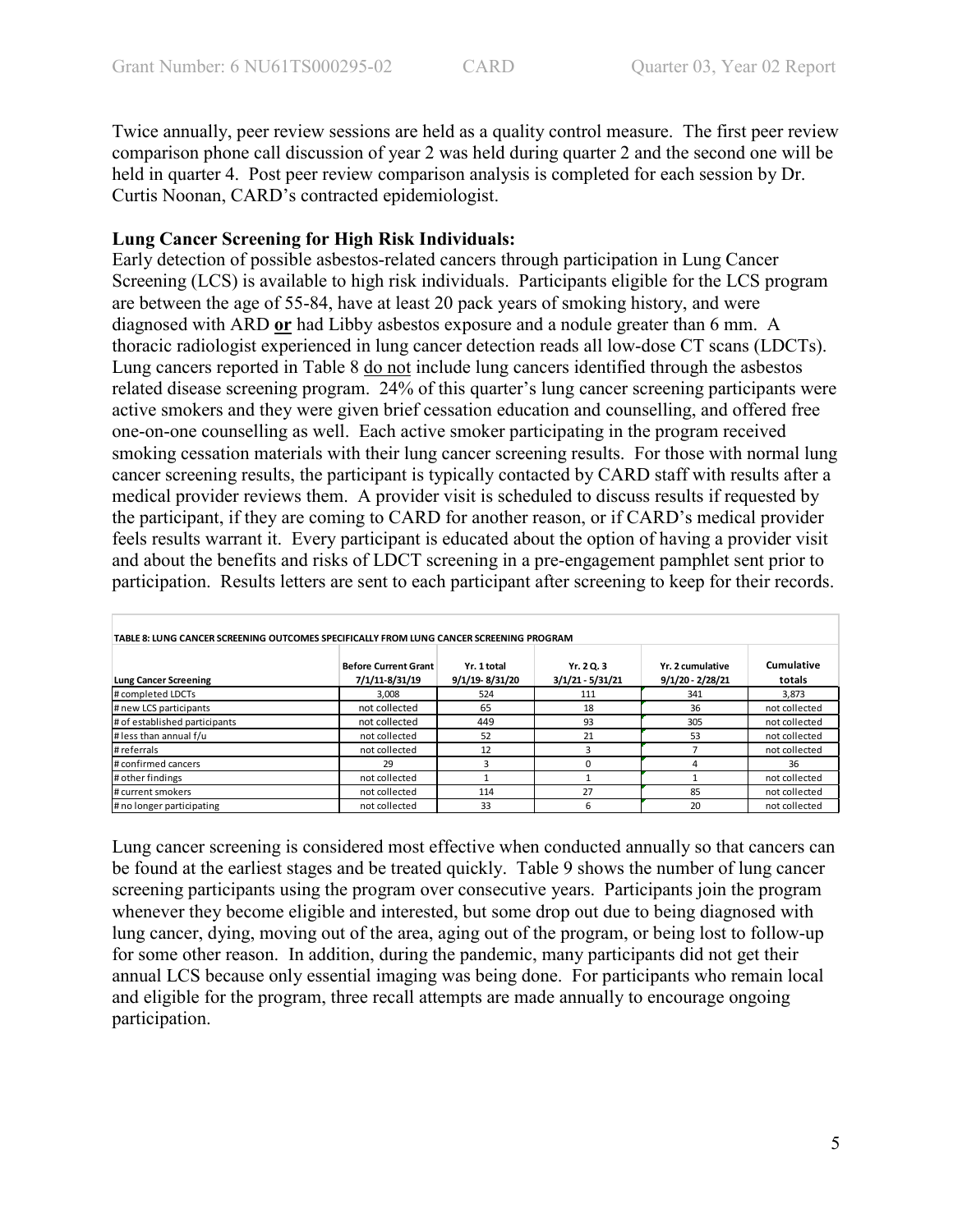| TABLE 9: CONSECUTIVE YEARS LUNG CANCER SCREENING |                                               |                               |                                  |                                        |                          |
|--------------------------------------------------|-----------------------------------------------|-------------------------------|----------------------------------|----------------------------------------|--------------------------|
| <b>Consecutive years</b>                         | <b>Before Current Grant</b><br>7/1/11-8/31/19 | Yr. 1 total<br>9/1/19-8/31/20 | Yr. 2 Q. 3<br>$3/1/21 - 5/31/21$ | Yr. 2 cumulative<br>$9/1/20 - 2/28/21$ | <b>Cumulative totals</b> |
| <b>Established LDCT participants</b>             | 478                                           | 445                           | 93                               | 305                                    | 1228                     |
| Participated 2-4 consecutive years               | 283                                           | 238                           | 35                               | 135                                    | 656                      |
| Participated 5-8 consecutive years               | 141                                           | 161                           | 24                               | 102                                    | 404                      |
| Rescreened but not consecutive vears             | 54                                            | 46                            | 34                               | 68                                     | 168                      |

## **ANA screening:**

A screening blood test for antinuclear antibodies (ANA) has been added to the ARD screening program for this grant. The test is offered to all ARD screening participants based on research that has shown a relationship between Libby asbestos exposure and autoimmune disease. Table 10 summarizes ANA test results. Those with positive results are educated and if medically warranted brought in for an additional provider visit and/or referred for follow-up. Results are also sent to Dr. Jean Pfau quarterly for review and interpretation.

| <b>TABLE 10: ANA Results</b> | <b>Before Current Grant</b><br>7/1/11-8/31/19 | Yr. 1 total<br>9/1/19-8/31/20 | Yr. 20.3<br>$3/1/21 - 5/31/21$ | Yr. 2 cumulative<br>9/1/20 - 2/28/21 | <b>Cumulative totals</b> |
|------------------------------|-----------------------------------------------|-------------------------------|--------------------------------|--------------------------------------|--------------------------|
| # ANA tests completed        | not collected                                 | 424                           |                                | 211                                  | not collected            |
| # Abnormal ANA               | not collected                                 | 93                            |                                | 46                                   | not collected            |
| # Abnormal ANA requiring f/u | not collected                                 | 23                            |                                |                                      | not collected            |
| % Postive ANA not diagnosed  | not collected                                 | not collected                 | 57% (4 of 7)                   | not collected                        | not collected            |

# **ANA interpretation by Dr. Pfau**

This third quarter screening group for the 2020/2021 grant year continues with trends reported previously for Libby, by presenting with a high frequency of positive ANA tests and of autoimmune diagnoses. However, this group had 4 cases of RA, 2 cases of lupus, one case of Sjogren's Syndrome and one of scleroderma. These cases reflect frequencies above expected within this Quarter's screening group, and were four of the diseases with significant increases in prevalence in Libby compared to expected (Diegel, R., 2018). There were more cases of autoimmune diseases that are not characterized by having positive ANA tests, so ANA testing would not assist with screening for those diseases. Nevertheless, the prevalence of most of these in Libby do not appear to be elevated above expected. This screening group has a very high frequency of autoimmune symptoms (59.8%), suggesting a continuing concern about undiagnosed autoimmune conditions that do not meet diagnostic criteria, but that fit the diffuse characteristics of the autoimmune conditions seen in populations exposed to Libby Asbestiform Amphiboles (LAA) (Diegel R., 2018).

In this group, a negative ANA test was not significantly associated with likelihood of a negative CT test, contrary to what we hypothesized from our previous work (Pfau, J., et al., 2019). However, these data are preliminary, with very small numbers of patients. The data will be further evaluated in the future when more of the CT scans are completed.

# *References*

*Brady, D.M. 2016. Fibromyalgia Misdiagnosis: What else could it be? Integrative Practitioner https://www.integrativepractitioner.com/practice-management/news/fibromyalgia-misdiagnosiswhat-else-could-it-be*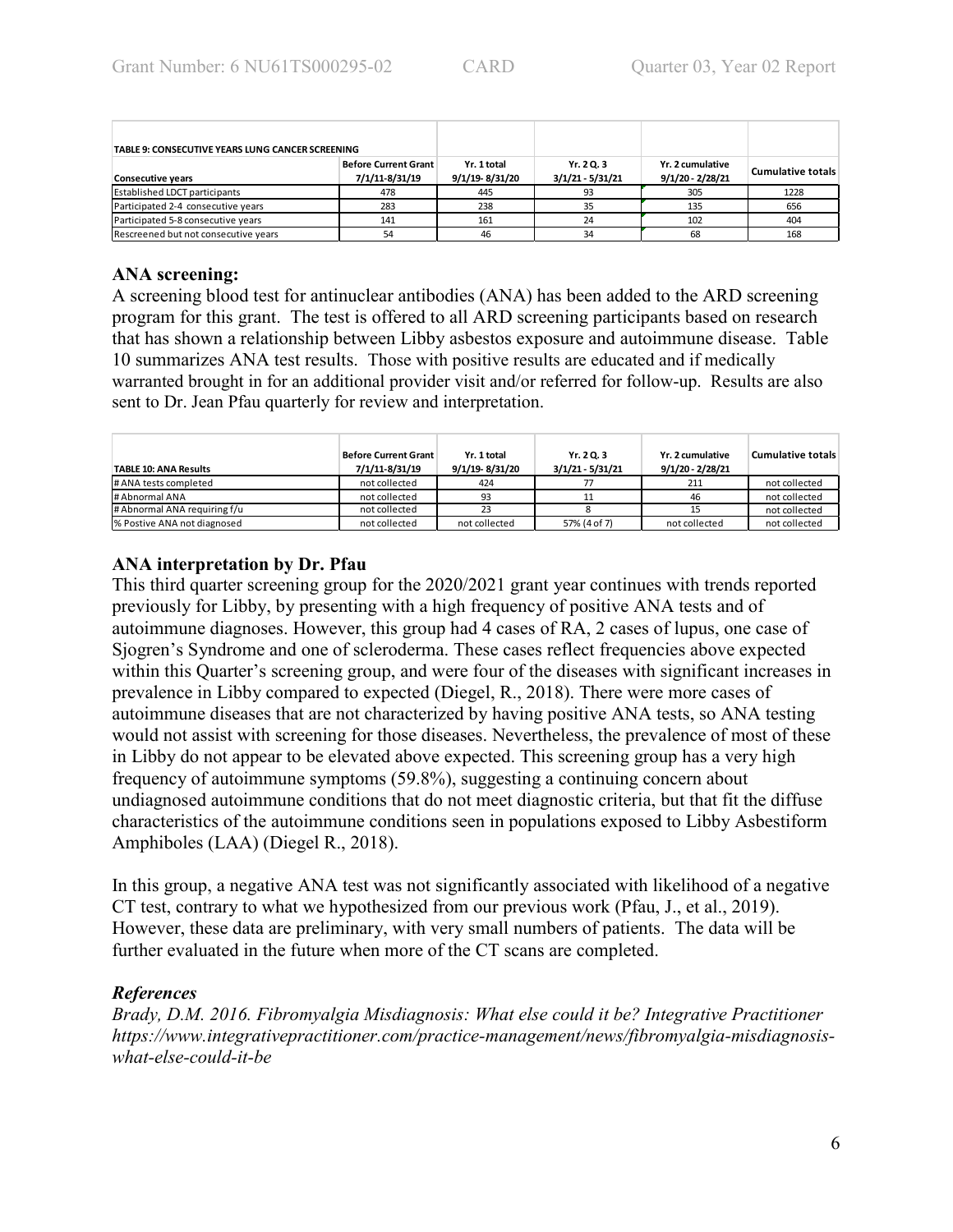*Diegel, R., B. Black, J.C. Pfau, T. McNew, C. Noonan, R. Flores. 2019. Case series: Rheumatological manifestations attributed to exposure to Libby Asbestiform Amphiboles. Jrnl Tox Env Health, Part A 81(15):734-747.*

*McBratney, S. 2020. Fibromyalgia Facts. Healthgrades. https://www.healthgrades.com/rightcare/fibromyalgia/fibromyalgia-facts*

*Pfau, J.C., T. McNew, K. Hanley, L. Swan, B. Black. 2019. Autoimmune markers for progression of Libby amphibole lamellar pleural thickening. Inhal Tox 31(11-12):409-419.*

*Pfau, J.C., K. Serve, L. Woods, C. Noonan. 2016. Asbestos Exposure and Autoimmunity. Chapter 10 in Biological Effects of Fibrous and Particulate Substances, T. Otsuki, Editor. Springer Japan. P. 181 – 194.*

*Pfau, J.C., J.J. Sentissi, G. Weller, E.A. Putnam. 2005. Assessment of Autoimmune Responses Associated with Asbestos Exposure in Libby, Montana, USA. Environ. Health Perspectives, 113:25-30.*

*Ryan, P.H., C.H. Rice, J.E. Lockey, B. Black, J. Burkle, T.J. Hilbert, L. Levin, C. Brokamp, R. McKay, C. Wolfe, G.K. LeMasters. 2017. Childhood exposure to Libby amphibole asbestos and respiratory health in young adults. Environmental Research, 158:470-479.*

## **Smoking Cessation:**

Smoking cessation continues to be extremely important for patient health maintenance and the screening program goals. Respiratory therapists and spirometry techs provide brief counseling to all identified smokers upon review of their tobacco use history questionnaire. Past quit attempts and current interest in quitting are explored. If interested, educational material is given and referral is made to CARD's Case Manager who is trained as a tobacco treatment specialist. Medical providers also educate about the importance of smoking cessation and refer to the Case Manager for free cessation counseling when patients express genuine interest in pursuing cessation. The Case Manager provides education and resources such as CARD's smoking cessation booklet and Montana Quit Line information (counseling, follow up calls and cessation medications at low or no cost). Smoking cessation information is placed in the waiting room and all patient care rooms as well. Community education about smoking prevention and cessation has been added to this table.

| TABLE 11: SMOKING CESSATION OUTCOMES AND OURTREACH ACTIVITIES  |                                                   |                               |                                  |                                        |                      |  |  |  |  |
|----------------------------------------------------------------|---------------------------------------------------|-------------------------------|----------------------------------|----------------------------------------|----------------------|--|--|--|--|
| <b>Smoking Cessation</b>                                       | <b>Before Current</b><br>Grant 7/1/11-<br>8/31/19 | Yr. 1 total<br>9/1/19-8/31/20 | Yr. 2 Q. 3<br>$3/1/21 - 5/31/21$ | Yr. 2 cumulative<br>$9/1/20 - 5/31/21$ | Cumulative<br>totals |  |  |  |  |
| # of screeners who smoked                                      | 706                                               | 98                            | 19                               | 51                                     | 855                  |  |  |  |  |
| # who quite since last screening<br>appointment                | 50                                                | 8                             |                                  | 3                                      | 61                   |  |  |  |  |
| # brief cessation ed by medical staff                          | 395                                               | 77                            | 3                                | 24                                     | 496                  |  |  |  |  |
| l# booklets mailed<br>regionally/nationally                    | not collected                                     | 32                            | 0                                | 18                                     | not collected        |  |  |  |  |
| #booklets given in clinc/local                                 | not collected                                     | 154                           | 14                               | 85                                     | not collected        |  |  |  |  |
| # individual follow up smoking<br>cessation sessions           | not collected                                     | 64                            | 13                               | 32                                     | not collected        |  |  |  |  |
| # engaged in ongoing counseling                                | 47                                                | 17                            | 0                                | 5                                      | 69                   |  |  |  |  |
| community members educated re:<br>smoking cessation/prevention | not collected                                     | 523                           | 54                               | 254                                    | not collected        |  |  |  |  |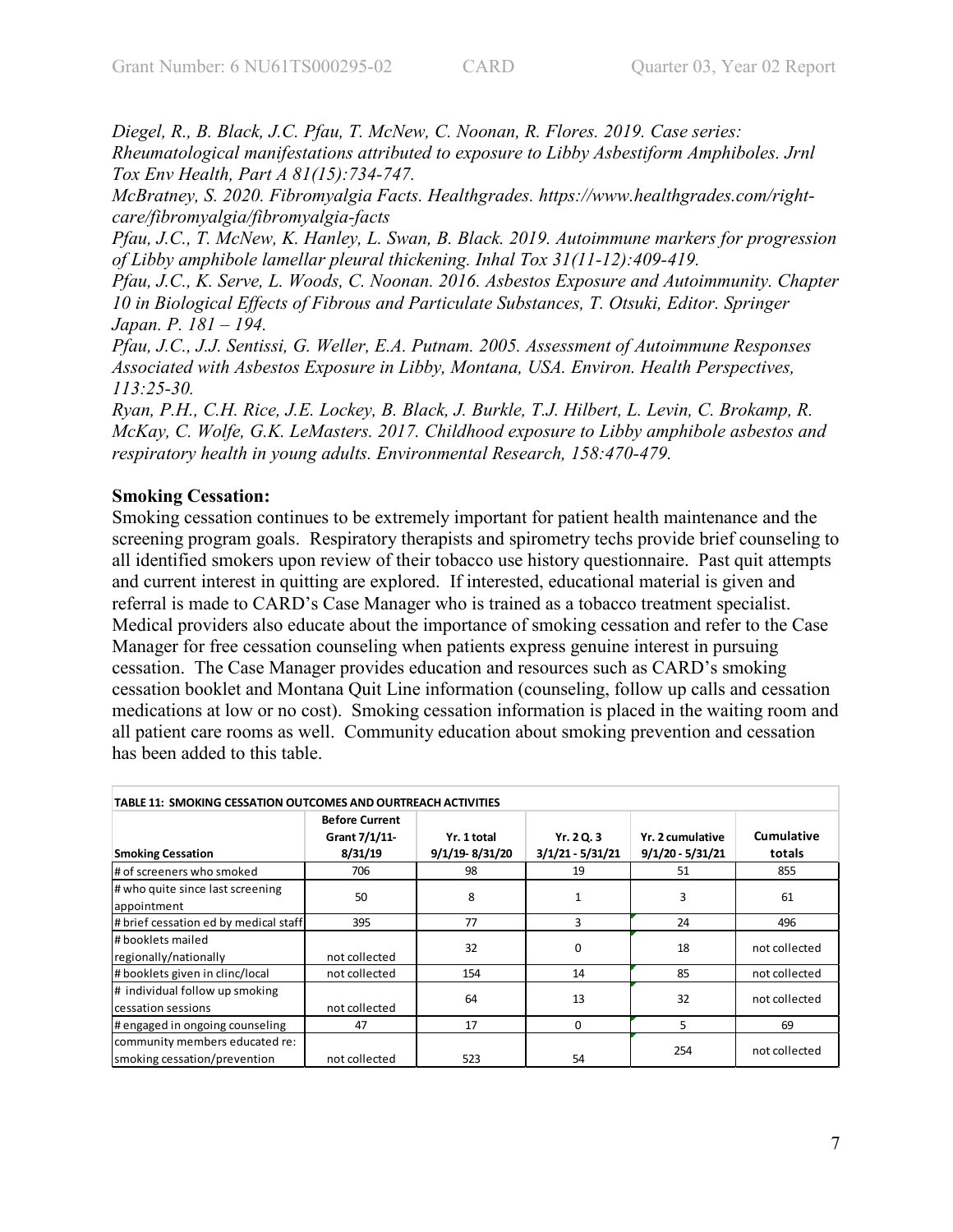# **Goal 2: Conduct Nationwide Outreach to Raise Awareness** (of screening and certain Medicare benefits) **and Goal 3: Provide Nationwide Health Education (**to detect, prevent, and treat environmental health conditions)

Outreach and education go hand in hand. The goals of providing outreach and education, about asbestos health and lung cancer screening, risk factors, asbestos related disease, health management, and certain Medicare benefits are often approached as one combined goal. Quality control processes are in place as all CARD employees involved in outreach and education work very closely with the screening Project Director and, as appropriate, the Medical Providers, to develop and conduct screening outreach and educational activities. All final printed materials and community engagement activities are approved by the Project Director. CARD's physicians review and approve all technical and medical educational materials for professional audiences. Three main outreach and education target audiences include current and potential screening participants, members of the general public who could encounter Zonolite attic insulation or other environmental health hazards, and medical professionals. Each screening participant receives a patient education book along with in-person education by CARD staff, and all smokers are offered free smoking cessation services by CARD's Case Manager. In addition, anyone diagnosed with ARD receives benefits education about Medicare benefits and the Medicare Pilot Program for Asbestos Related Disease (MPPARD).

## **Outreach Efficacy for Enrollment in Certain Medicare Benefits for ARD:**

A detailed goal of the grant is to increase awareness about Medicare benefits available for individuals diagnosed with ARD resulting from Libby asbestos exposure. Traditional Medicare becomes available after ARD diagnosis as a result of Libby asbestos exposure regardless of the individual's age or disability status. Receipt of Medicare is facilitated by placing an EHH (Environmental Health Hazard) designation on an individual's Medicare status if they are diagnosed with Libby ARD. The MPPARD is also available for EHH Medicare patients who live in the program's designated geographic area (The counties of Lincoln, Flathead, Glacier, Lake, Sanders, Mineral, and Missoula in Montana; Benewah, Bonner, Boundary, Clearwater, Kootenai, Latah, and Shoshone in Idaho; and Ferry, Lincoln, Ponderay, Spokane, Stevens and Whitman in Washington.)

The numbers reported below in Table 12 are not all screening participants as some had a diagnosis of ARD resulting from Libby asbestos exposure prior to implementation of the current and prior screening grants. The number of people over 65 is low because they already have Medicare and only need an EHH if they are eligible for and interested in the MPPARD.

| TABLE 12: ENVIRONMENTAL HEALTH HAZARD (EHH) DESIGNATION AND ELIGIBILITY FOR BENEFITS |                                                   |                               |                                |                                        |                             |  |  |  |  |
|--------------------------------------------------------------------------------------|---------------------------------------------------|-------------------------------|--------------------------------|----------------------------------------|-----------------------------|--|--|--|--|
| <b>Certain Medicare Benefits</b>                                                     | <b>Before Current</b><br>Grant 7/1/11-<br>8/31/19 | Yr. 1 total<br>9/1/19-8/31/20 | Yr. 20.3<br>$3/1/21 - 5/31/21$ | Yr. 2 cumulative<br>$9/1/20 - 2/28/21$ | <b>Cumulative</b><br>totals |  |  |  |  |
| # of EHHs completed                                                                  | 3,263                                             | 118                           | 27                             | 60                                     | 3,441                       |  |  |  |  |
| # of EHHs for people over 65                                                         | 1.101                                             | 39                            | 13                             | 23                                     | 1,163                       |  |  |  |  |
| # of EHHs for people under 65                                                        | 2,162                                             | 71                            | 14                             | 29                                     | 2,262                       |  |  |  |  |
| # who have improved access to<br>medical care for chronic conditions                 | 716                                               | 34                            |                                | 12                                     | 762                         |  |  |  |  |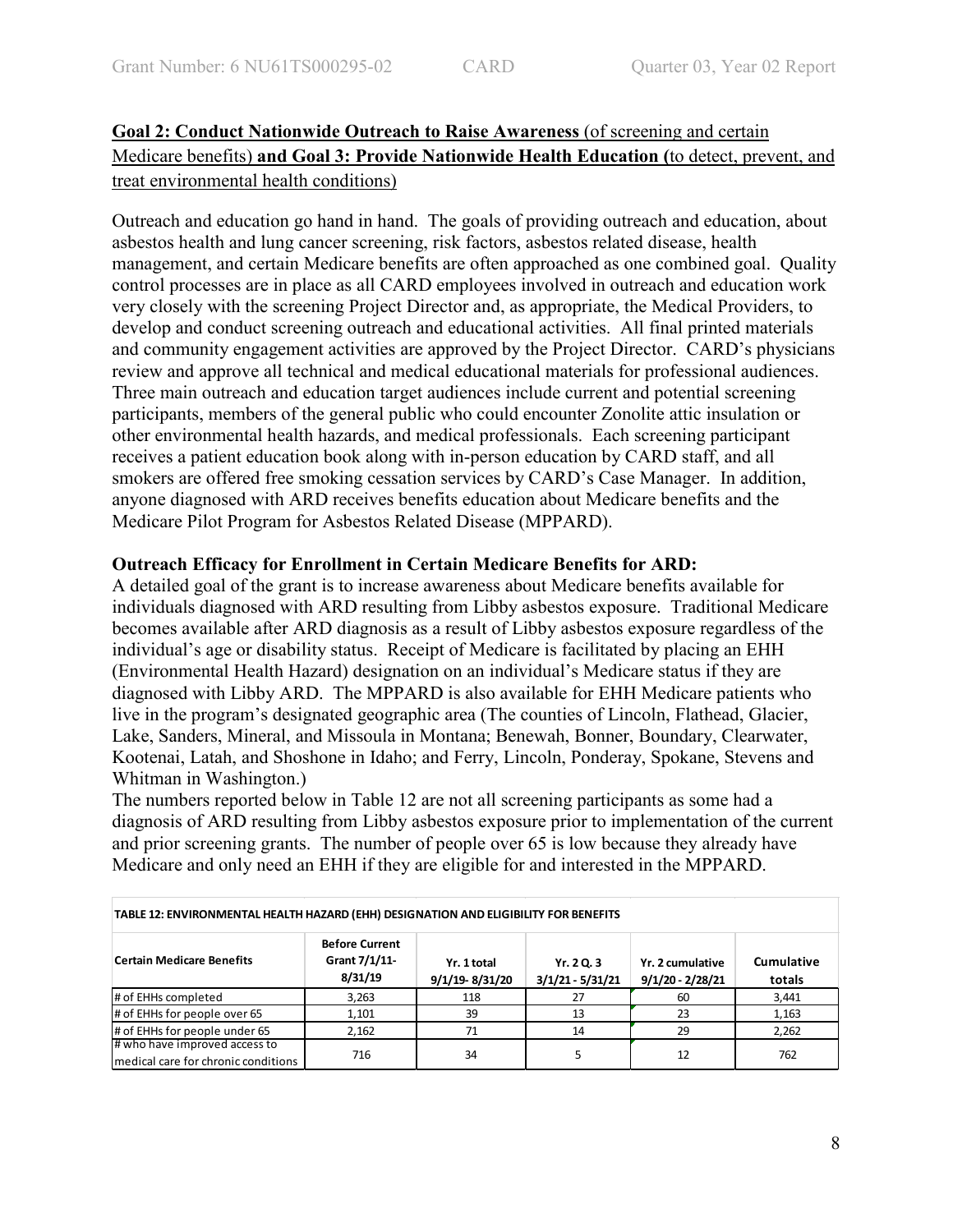Table 13 reports use of MPPARD benefits. The categories reported in the table were updated during the last year of the prior grant to reflect the most accurate numbers available to CARD. After an individual is diagnosed through the screening program, the process to get on the MPPARD takes two months. Table 13 also includes the number of individuals who have improved access to medical care for chronic conditions. This means they are under age 65, have signed up for Medicare via EHH, and they have a chronic condition that needs ongoing medical monitoring. The chronic conditions included are rheumatoid arthritis, lupus, chronic obstructive pulmonary disease (COPD), congestive heart failure (CHF), pacemaker, intraventricular cardiac defibrillator (CD), hypertension, and diabetes.

| <b>Table 13: UTILIZATION OF PILOT BENEFITS</b>                             |                                                   |                               |                                  |                                        |                      |  |  |
|----------------------------------------------------------------------------|---------------------------------------------------|-------------------------------|----------------------------------|----------------------------------------|----------------------|--|--|
| <b>Pilot Benefit Utilization</b>                                           | <b>Before Current</b><br>Grant 7/1/11-<br>8/31/19 | Yr. 1 total<br>9/1/19-8/31/20 | Yr. 2 Q. 3<br>$3/1/21 - 5/31/21$ | Yr. 2 cumulative<br>$9/1/20 - 2/28/21$ | Cumulative<br>totals |  |  |
| #enrolled in Medicare Pilot                                                | 1,728                                             | 50                            | 5                                | 18                                     | 1,796                |  |  |
| $\#$ screening participants enrolled in<br>Pilot after diagnosis           | 672                                               | 5                             | 2                                |                                        | 679                  |  |  |
| # of paid Pilot claims                                                     | not collected                                     | 7,658                         | 1,518                            | 4,950                                  | 12,608               |  |  |
| # Pilot related encounters (face to<br>face, email, phone call, education) | not collected                                     | 1.007                         | 273                              | 754                                    | 1.761                |  |  |
| # Pilot approved service<br>authorizations processed                       | not collected                                     | 750                           | 159                              | 477                                    | 1,227                |  |  |
| # community Pilot education                                                | not collected                                     | 95                            | 8.100                            | 10.465                                 | 10.560               |  |  |

# **Why Are Individuals Being Screened?**

CARD tracks why individuals are being screened to better understand and meet the needs of new and potential screening participants. This facilitates our efforts to continue reaching potential participants who aren't aware of the free screening program. The information also helps CARD develop effective outreach materials and to focus educational efforts on areas of interest to potential and current screening participants. LDS patients receive surveys during their Research visit and sometimes their provider visit has not been completed so the number of surveys this quarter is higher than the number of participants who completed screening.

| <b>TABLE 14: WHY ARE YOU BEING SCREENED?</b> |                                               |                                   |                                  |                                        |                      |
|----------------------------------------------|-----------------------------------------------|-----------------------------------|----------------------------------|----------------------------------------|----------------------|
|                                              | <b>Before Current Grant</b><br>7/1/11-8/31/19 | Yr. 1 total<br>$9/1/19 - 8/31/20$ | Yr. 2 Q. 3<br>$3/1/21 - 5/31/21$ | Yr. 2 cumulative<br>$9/1/20 - 2/28/21$ | Cumulative<br>totals |
| # answered the question                      | 3,150                                         | 409                               | 105                              | 256                                    | 3,815                |
| # LDS                                        | 643                                           | 97                                | 22                               | 69                                     | 809                  |
| # in clinic                                  | 2,507                                         | 369                               | 84                               | 188                                    | 3,064                |
| Medical concerns                             | 1,382                                         | 98                                | 20                               | 43                                     | 1,523                |
| Family member diagnosed                      | 739                                           | 91                                | 10                               | 24                                     | 854                  |
| <b>Access to Benefits</b>                    | 268                                           | 19                                | $\Omega$                         | 2                                      | 289                  |
| Support research                             | 316                                           | 20                                | 3                                | 5                                      | 341                  |
| Legal reasons                                | 54                                            | 7                                 | 0                                | 0                                      | 61                   |
| Screening purposes/multiple                  | 280                                           | 170                               | 72                               | 180                                    | 630                  |
| <b>Employer Requested Screening</b>          | 111                                           |                                   |                                  | 3                                      | 115                  |

# **Outreach Effectiveness Measure:**

When individuals engage in screening, they are asked the multiple choice question, "How did you hear about the CARD screening program?" to help CARD measure the effectiveness of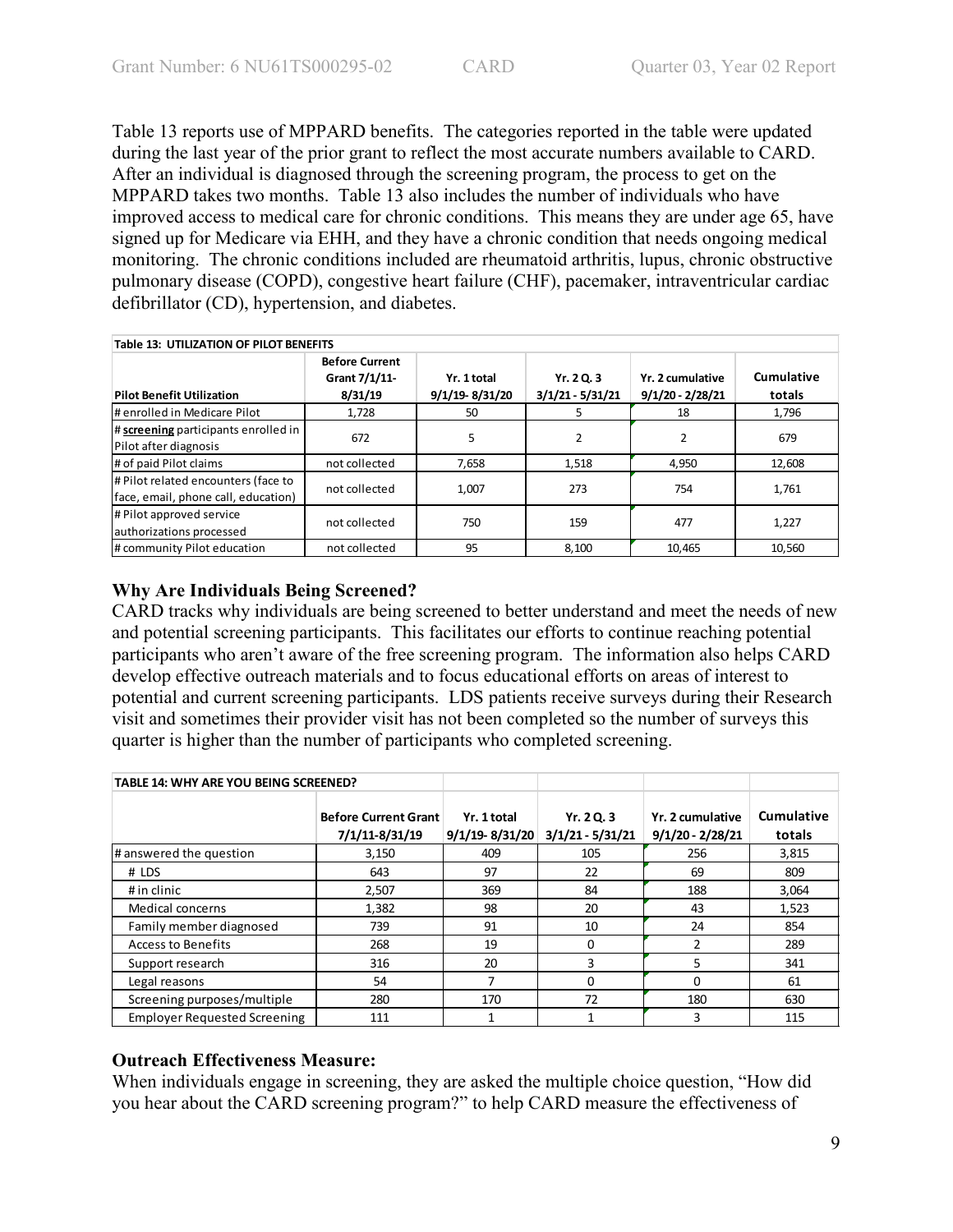outreach activities. Answers are reported in table 15 with in-clinic and long distance identified separately as outreach efforts for those two populations are different. Results are reviewed by the Project Director, and our contracted marketing firm, Brand It, to determine the most effective methods and where to focus efforts moving forward.

| TABLE 15: HOW DID YOU HEAR ABOUT THE CARD SCREENING PROGRAM?            |                                               |                                   |                                  |                                        |                      |  |  |  |
|-------------------------------------------------------------------------|-----------------------------------------------|-----------------------------------|----------------------------------|----------------------------------------|----------------------|--|--|--|
| How did you hear about screening?<br>(IC= in clinic, LD= long distance) | <b>Before Current Grant</b><br>7/1/11-8/31/19 | Yr. 1 total<br>$9/1/19 - 8/31/20$ | Yr. 2 Q. 3<br>$3/1/21 - 5/31/21$ | Yr. 2 cumulative<br>$9/1/20 - 2/28/21$ | Cumulative<br>totals |  |  |  |
| IC-#who answered                                                        | 3,213                                         | 315                               | 84                               | 188                                    | 3,716                |  |  |  |
| IC-traditional advertising (radio,<br>TV, newspaper)                    | 1,548                                         | 149                               | 36                               | 217                                    | 1,914                |  |  |  |
| IC- website/social media                                                | 0                                             | 36                                | 34                               | 96                                     | 132                  |  |  |  |
| IC- Community networking<br>(parades, local events)                     | 1,329                                         | 123                               | 14                               | 183                                    | 1,635                |  |  |  |
| LD-#who answered                                                        | 600                                           | 97                                | 22                               | 166                                    | 863                  |  |  |  |
| LD-traditional advertising (radio,<br>TV, newspaper)                    | 244                                           | 27                                | 18                               | 48                                     | 319                  |  |  |  |
| LD- website/social media                                                | 44                                            | 29                                |                                  | 34                                     | 107                  |  |  |  |
| LD-Community networking<br>(events, word of mouth)                      | 312                                           | 41                                | 3                                | 83                                     | 436                  |  |  |  |

## **Screening Satisfaction:**

To provide the best possible customer service, CARD has begun using screening satisfaction surveys which were mailed out to all program participants and also made available on our website. Twenty-four percent of the surveys sent were returned, and the vast majority provided very positive feedback. The surveys ask about program participants' experiences overall, and about their interactions with CARD's staff. Results can remain anonymous or respondents can choose to identify themselves.

| <b>TABLE 16: SCREENING SATISFACTION SURVEY RESULTS</b> |                                               |                                   |                                |                                        |                             |  |  |  |
|--------------------------------------------------------|-----------------------------------------------|-----------------------------------|--------------------------------|----------------------------------------|-----------------------------|--|--|--|
|                                                        | <b>Before Current Grant</b><br>7/1/11-8/31/19 | Yr. 1 total<br>$9/1/19 - 8/31/20$ | Yr. 20.3<br>$3/1/21 - 5/31/21$ | Yr. 2 cumulative<br>$9/1/20 - 2/28/21$ | <b>Cumulative</b><br>totals |  |  |  |
| # surveys sent                                         | not collected                                 | not collected                     | 102                            | 278                                    | not collected               |  |  |  |
| # surveys returned                                     | not collected                                 | not collected                     | 24                             | 65                                     | not collected               |  |  |  |
| loverall: excellent                                    | not collected                                 | not collected                     | 16                             | 46                                     | not collected               |  |  |  |
| overall: good or very good                             | not collected                                 | not collected                     | 4                              | 14                                     | not collected               |  |  |  |
| overall: fair or poor                                  | not collected                                 | not collected                     | O                              |                                        | not collected               |  |  |  |
| lstaff: excellent                                      | not collected                                 | not collected                     |                                | 31                                     | not collected               |  |  |  |
| staff: good or very good                               | not collected                                 | not collected                     |                                | 14                                     | not collected               |  |  |  |
| staff: fair or poor                                    | not collected                                 | not collected                     |                                | 0                                      | not collected               |  |  |  |

# **Targeted Outreach and education- Local and regional/national:**

Many residents of the local area have still not participated in screening, and others have only been screened once a number of years ago. For this reason, recruitment continues locally, and education as well as community outreach are extremely important. Ongoing education to locals helps remind them about the free screening program, reinforces the importance of rescreening, and corrects any misinformation that takes hold through social media or community conversations. Maintaining and improving relationships with local businesses and tourism efforts are also very important to counter a deep-rooted community concern that Libby's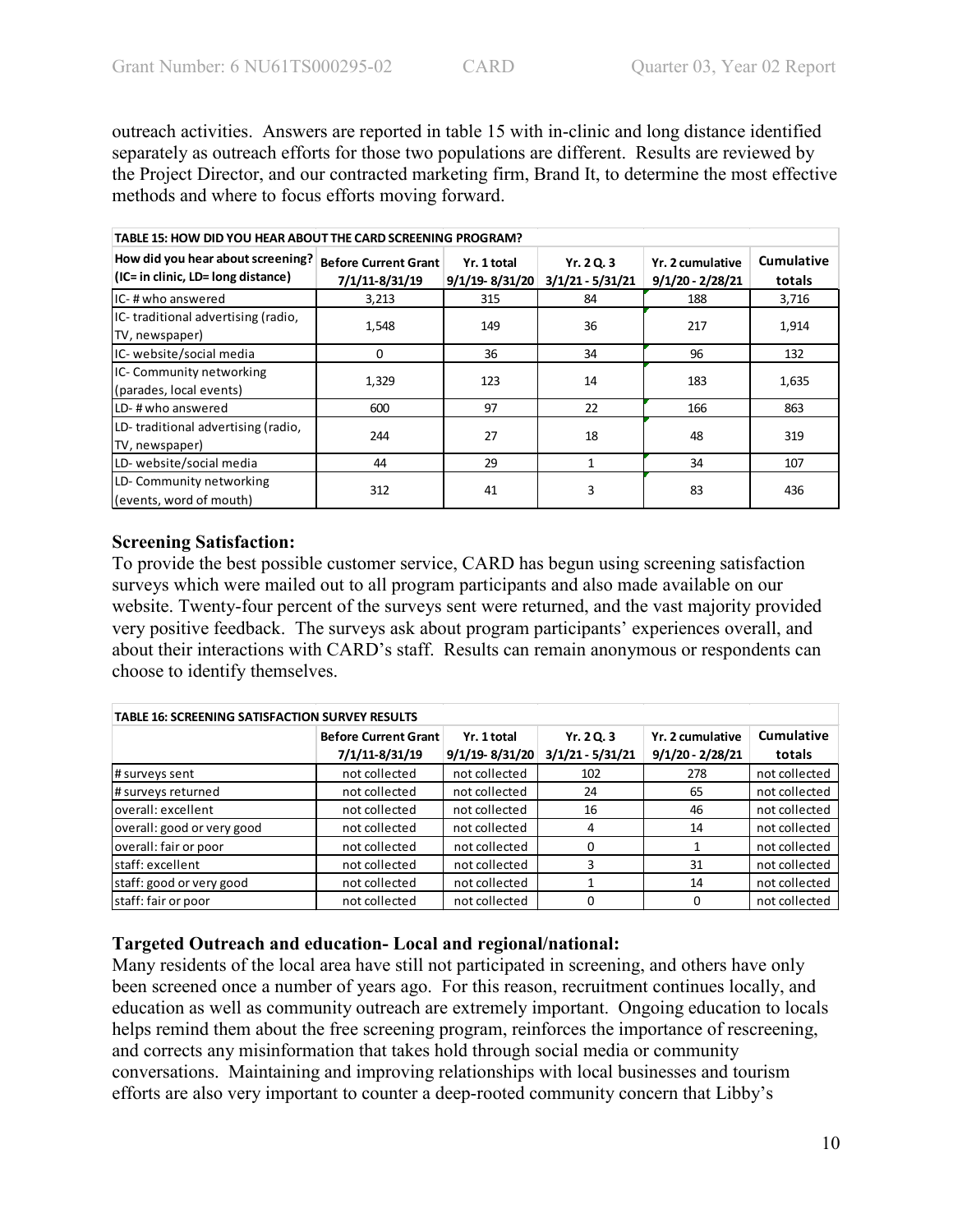asbestos legacy hurts the local economy and deters tourism. CARD works to be a positive force in the community supporting local causes and participating in community events as much as possible, especially educationally. The local area is considered the communities of Libby, Troy, Eureka, Yaak, Kila, Marion, Bull Lake, Trout Creek, Thompson Falls and Noxon.

Table 17 details local outreach and education efforts which have begun to pick back up in quarter three with the availability of vaccines and declining COVID-19 cases. The local events sponsored during quarter 3 included Libby's high school senior event, Kootenai River Stampede, The Heritage Museum, VFW flag program, Lil' Anglers Fishing Derby, Libby Loggers Baseball, Libby Chamber 5K run, Ignite the Nites, and the Farmers Market at Libby. Community meetings attended included Rotary, Kiwanis, Lincoln County Health Alliance, Libby Chamber of Commerce, and Communities that Care. Education articles in newspapers included allergy season, exercise and lung health, and an update on CARD with changing roles and organizational structure. CARD was also able to sign up as a non-selling vendor the Farmer's Market at Libby which is held on Thursday afternoons. A table will be set up with information about CARD Screening each week and a staff member will provide education to market goers. Google AdWords was used to provide outreach and education electronically. An impression is counted each time our ad is shown on a search result page. Clicks are counted when our ad is clicked on. Website visits include all traffic that is coming into the website. Patient education website visits are the total web visits to all web pages that contain patient education information. Provider education is the same but with provider education information.

| TABLE 17: TARGETED OUTREACH AND EDUCATION- LOCAL (Lincoln County) |                                               |                               |                                 |                                        |                      |
|-------------------------------------------------------------------|-----------------------------------------------|-------------------------------|---------------------------------|----------------------------------------|----------------------|
| Method                                                            | <b>Before Current Grant</b><br>7/1/11-8/31/19 | Yr. 1 total<br>9/1/19-8/31/20 | Yr. 2Q. 3<br>$3/1/21 - 5/31/21$ | Yr. 2 cumulative<br>$9/1/20 - 2/28/21$ | Cumulative<br>totals |
| Local newspaper ads                                               | 598                                           | 157                           | 16                              | 87                                     | 842                  |
| Education article in newspapers                                   | 47                                            | 12                            | 3                               | 9                                      | 68                   |
| <b>Health Link and Health Resource</b><br>Guide                   | 10                                            | $\overline{2}$                | 0                               | 0                                      | 12                   |
| Radio ads                                                         | 9,500                                         | 4,661                         | 250                             | 768                                    | 14,929               |
| TV ads                                                            | 8,236                                         | 422                           | 0                               | $\mathbf 0$                            | 8,658                |
| Educational brochures given<br>(screening, LCS, CARD)             | 443                                           | 298                           | 216                             | 1,047                                  | 1,788                |
| <b>Patient Education booklets</b>                                 | 3,452                                         | 310                           | 58                              | 145                                    | 3,907                |
| Parades                                                           | 36                                            | $\overline{2}$                | $\Omega$                        | $\Omega$                               | 38                   |
| Community events sponsored                                        | 140                                           | 45                            | 11                              | 16                                     | 201                  |
| Commmunity meetings                                               | 218                                           | 77                            | 19                              | 58                                     | 353                  |
| Google AdWords Impressions                                        | not collected                                 | 10,951                        | 2,945                           | 11,736                                 | not collected        |
| Google AdWords Clicks                                             | not collected                                 | 771                           | 244                             | 1,558                                  | not collected        |
| <b>Website visits</b>                                             | not collected                                 | 1,705                         | 1,099                           | 3,082                                  | not collected        |
| Website visits to patient<br>education pages                      | not collected                                 | 624                           | 86                              | 346                                    | not collected        |
| community presentations/events<br>lattended                       | 76                                            | 17                            | 12                              | 27                                     | 120                  |
| website visits to provider<br>education pages                     | not collected                                 | 207                           | 38                              | 152                                    | not collected        |
| newsletters sent locally                                          | not collected                                 | 8,143                         | 3,110                           | 7,740                                  | not collected        |

Table 18 details regional and national outreach and education efforts. YouTube channel numbers are a count of how many times our videos were viewed.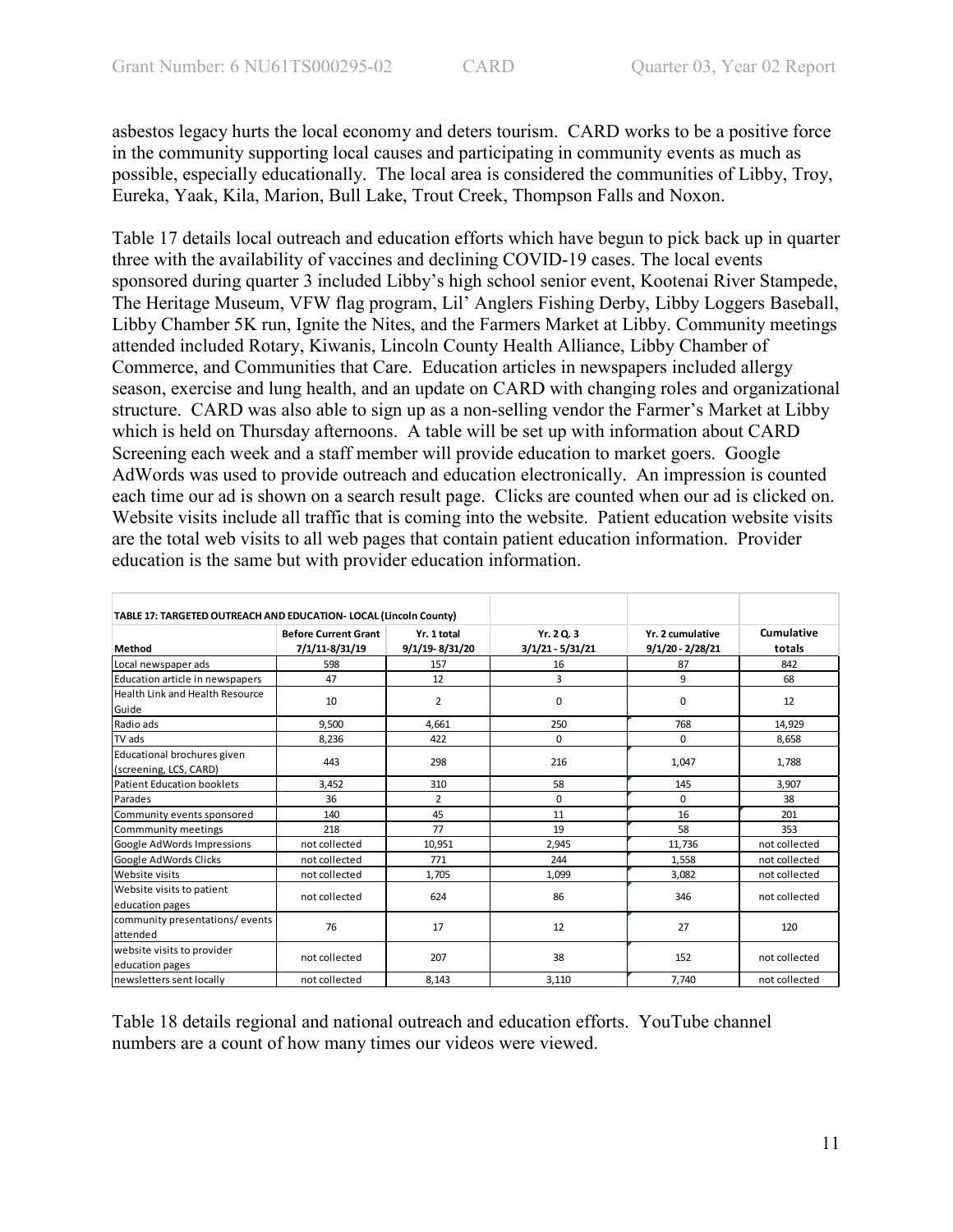| TABLE 18: TARGETED OUTREACH AND EDUCATION- REGIONAL & NATIONAL |                                               |                                 |                                |                                        |                          |
|----------------------------------------------------------------|-----------------------------------------------|---------------------------------|--------------------------------|----------------------------------------|--------------------------|
| Method                                                         | <b>Before Current Grant</b><br>7/1/11-8/31/19 | Yr. 1 Total<br>9/1/19 - 8/31/20 | Yr. 20.3<br>$3/1/21 - 5/31/21$ | Yr. 2 cumulative<br>$9/1/20 - 2/28/21$ | <b>Cumulative totals</b> |
| Newspaper-outreach                                             | 76                                            | 68                              | 12                             | 51                                     | 195                      |
| Radio ads -outreach                                            | 10.242                                        | 755                             | $\Omega$                       | $\Omega$                               | 10.997                   |
| TV ads -outreach                                               | 8,236                                         | 21,888                          | 9,937                          | 27,582                                 | 57,706                   |
| Website -outreach                                              | not collected                                 | 17,299                          | 12,132                         | 25,702                                 | not collected            |
| Website -patient education                                     | not collected                                 | 2,411                           | 785                            | 2,060                                  | not collected            |
| Website -provider education                                    | not collected                                 | 744                             | 221                            | 642                                    | not collected            |
| Google AdWords Impressions-<br>outreach                        | not collected                                 | 53,850                          | 111,044                        | 130,015                                | not collected            |
| Google AdWords Clicks-outreach                                 | not collected                                 | 3,165                           | 6.591                          | 10,345                                 | not collected            |
| Educational brochures given<br>(screening, tobacco, LDS)       | not collected                                 | 119                             | 122                            | 122                                    | not collected            |
| <b>YouTube Channel</b>                                         | 14,100                                        | 2,822                           | 870                            | 2,473                                  | 19,395                   |
| Patient Education booklets -<br>education                      | 3,298                                         | 277                             | 34                             | 112                                    | 3,687                    |
| Lung cancer screening brochures -<br>education                 | 180                                           | 64                              | 29                             | 70                                     | 314                      |
| Health promotion events<br>sponsored-outreach                  | 36                                            | 5                               | 10                             | 10                                     | 51                       |
| Newsletters sent                                               | not collected                                 | 7,434                           | 3,677                          | 7,078                                  | not collected            |

## **Targeted Outreach/Education to healthcare professionals**

Raising awareness about Libby asbestos within the medical community is important to help facilitate referrals and coordinate care. Provider education packets are sent to primary care providers of screening participants with their screening results. Mailings to healthcare professionals this quarter included nineteen letters sent to specific providers with shared patients regarding the patients' specific needs related to findings during their CARD appointments. The Big Sky Pulmonary Conference was held March 5-6, and Dr. Lee Morrissette was in attendance and presented "ARD in Libby, MT" to 207 participants. The conference is attended by healthcare professionals including Respiratory Therapists, Physician Assistants, Nurses and Nurse Practitioners and physicians from primary care and related specialties. Also in March, a Webinar was provided to 19 attendees at the University of Montana School of Public Health, and education was provided to Libby-area homecare agencies including Addus, Home Options, and Cabinet Mountain Home Care. 14 new medical providers were added to CARD's mailing list and a press release was sent out regarding CARD's safety upgrades related to COVID-19.

| TABLE 19: TARGETED OUTREACH TO- HEALTHCARE PROFESSIONALS |                             |                                   |                                  |                                        |                          |
|----------------------------------------------------------|-----------------------------|-----------------------------------|----------------------------------|----------------------------------------|--------------------------|
| Method                                                   | <b>Before Current Grant</b> | Yr. 1 Total<br>$9/1/19 - 8/31/20$ | Yr. 2 Q. 3<br>$3/1/21 - 5/31/21$ | Yr. 2 cumulative<br>$9/1/20 - 2/28/21$ | <b>Cumulative totals</b> |
| Website -provider education                              | not collected               | 744                               |                                  | 330                                    | not collected            |
| Mailings                                                 | not collected               | 121                               | 19                               | 49                                     | not collected            |
| <b>ICARD</b> newsletter-education                        | 27,948                      | 1,056                             | 575                              | 1.414                                  | 30,418                   |
| provider education book mailed                           | 1,351                       | 271                               | 28                               | 84                                     | 1.706                    |
| <b>Professional Conferences -</b><br>leducation/outreach | 45                          | 3                                 | כ                                | 9                                      | 57                       |
| Medical professionals-education                          | 188                         | 46                                | 226                              | 264                                    | 498                      |
| Press release pick ups                                   | not collected               | 228                               | 141                              | 320                                    | not collected            |
| other targeted outreach efforts                          | not collected               | 301                               | 13                               | 22                                     | not collected            |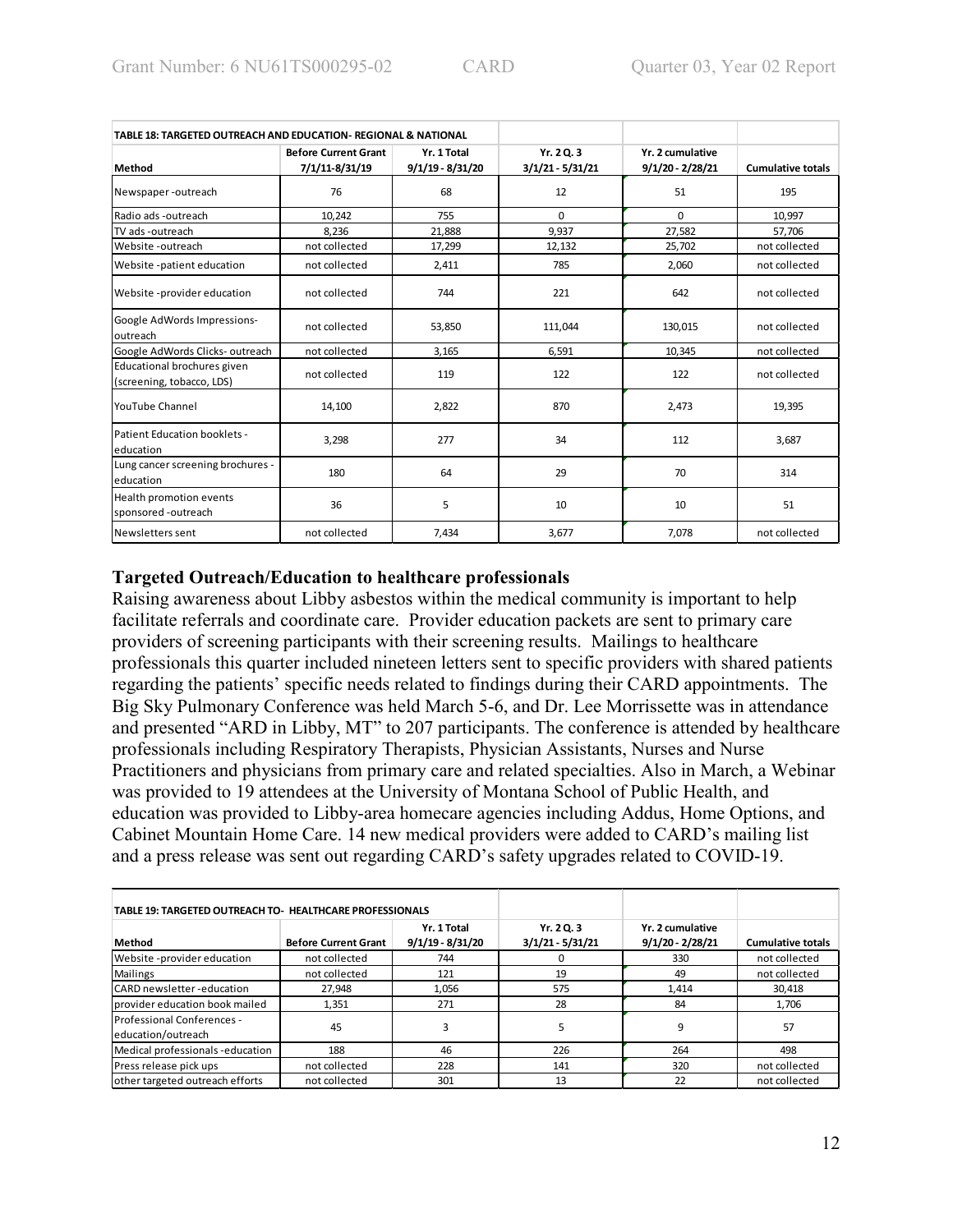## W**ebsite Use:**

CARD's website is an important tool for outreach, education, and communication with target populations. Table 20 summarizes use of CARD's website during quarter 3. Website materials are regularly updated and use is tracked to help improve content for users. Website updates this quarter included updating staff members as well as performing a monthly backup and plugin update site wide as well as uploading outreach videos. Google AdWords is used to track website traffic.

| <b>TABLE 20: Website use</b>                    |                             |                    |                  |                                  |                          |  |  |
|-------------------------------------------------|-----------------------------|--------------------|------------------|----------------------------------|--------------------------|--|--|
|                                                 |                             | Yr. 1 Total        | Yr. 20.3         | Yr. 2 cumulative                 |                          |  |  |
| <b>Website Use</b>                              | <b>Before Current Grant</b> | $9/1/19 - 8/31/20$ | 3/1/21 - 5/31/21 | 9/1/20 - 2/28/21                 | <b>Cumulative totals</b> |  |  |
| Screening applications submitted<br>via website | 202                         | 105                | 13               | 53                               | 360                      |  |  |
| Contact CARD emails via website                 | 433                         | 106                | 48               | 113                              | 652                      |  |  |
| # of website sessions                           | 103,871                     | 9,441              | 9.005            | 18,196                           | 131,508                  |  |  |
| # pages viewed                                  | 252,023                     | 17,299             | 12,132           | 25,702                           | 295,024                  |  |  |
| session length 30+ minutes                      | 1,398                       | 47                 | 9                | 32                               | 1,477                    |  |  |
| session length 10-30 minutes                    | 13,642                      | 363                | 104              | 233                              | 14,238                   |  |  |
| session length 3-10 minutes                     | 29,537                      | 490                | 198              | 408                              | 30,435                   |  |  |
| session length 1-3 minutes                      | 21,664                      | 567                | 299              | 631                              | 22,862                   |  |  |
| session length 31-60 seconds                    | 9,413                       | 367                | 219              | 435                              | 10,215                   |  |  |
| session length 11-30 seconds                    | 12,448                      | 370                | 302              | 613                              | 13,431                   |  |  |
| session less than 10 seconds                    | bounce factor               | 7,237              | 7,874            | 15,844                           | 23,081                   |  |  |
| Page depth: 1-9 Pages viewed in se              | 25,499                      | 10,200             | 8,958            | 18,060                           | 53,759                   |  |  |
| 10-14 Pages viewed in session                   | 1.709                       | 348                | 33               | 91                               | 2,148                    |  |  |
| 15-19 Pages viewed in session                   | 614                         | 175                | 8                | 22                               | 811                      |  |  |
| 20+ Pages viewed in session                     | 734                         | 253                | 6                | 23                               | 1,010                    |  |  |
| # of users                                      | 39,074                      | 8,782              | 8,163            | 15,694                           | 63,550                   |  |  |
| new users                                       | not collected               |                    | 99%              |                                  |                          |  |  |
| returning users                                 | not collected               |                    | 1%               |                                  |                          |  |  |
| Male users                                      | not collected               |                    | 46%              |                                  |                          |  |  |
| Female users                                    | not collected               | not cumulative,    | 54%              | not cumulative,<br>reported as a | not cumulative,          |  |  |
| Age between 18-24                               | not collected               | reported as a      | 11%              |                                  | reported as a            |  |  |
| Age between 25-34                               | not collected               |                    | 21%              |                                  |                          |  |  |
| Age between 35-44                               | not collected               | percentage         | 19%              | percenage                        | percentage               |  |  |
| Age between 45-54                               | not collected               |                    | 19%              |                                  |                          |  |  |
| Age between 55-64                               | not collected               |                    | 17%              |                                  |                          |  |  |
| Age 65+                                         | not collected               | 13%                |                  |                                  |                          |  |  |

# **Social Media and other outreach efforts:**

In addition to the above outreach and education, CARD had been working to increase our social media presence on both Facebook and Instagram. Our Facebook page which reaches local, national, and even international audiences had 37 posts during this reporting period. These posts reached 21,358 total people with 3,304 post engagements. We have 2,700 followers on Facebook and 130 followers on Instagram. Our Instagram page had a total of 13 posts during this reporting period that reached 720 accounts and generaged 71 likes. In addition, each week during the quarter an outreach or education video was released on our YouTube channel. This will continue thorughout 2021.

CARD registered to be a Montana COVID-19 vaccine provider and has been actively participating in free vaccination clinics during which we give away screening information and take away items. These clincs are an excellent way to provide positive outreach while improving the health of our community. At one vaccine clinic on April 8, 42 screening applications were distributed.

# **CARD Annual Rally:**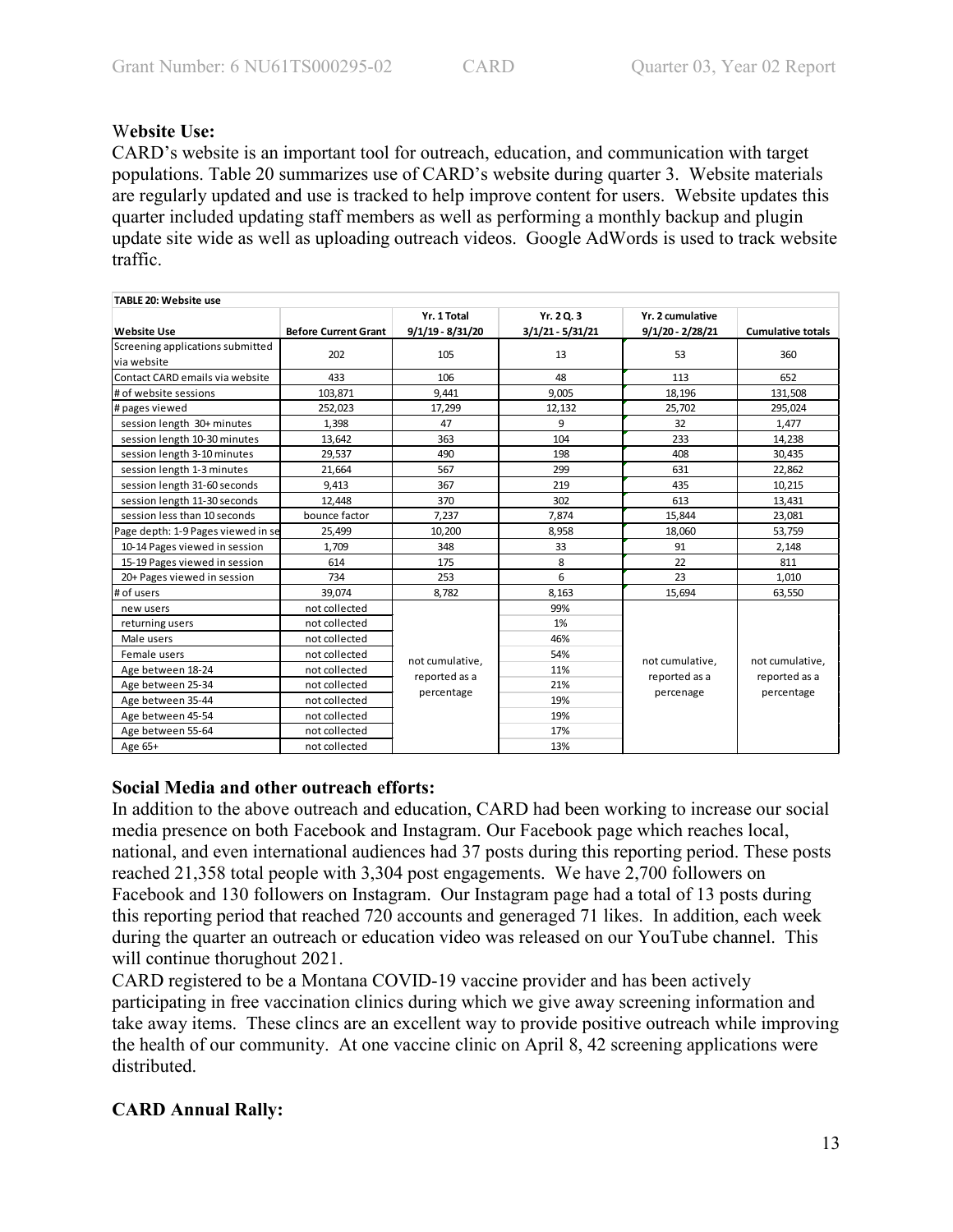CARD's annual Rally was not held this fall as usual due to COVID precautions. The event is usually held in coordination with the public school, but schools have been taking significant precautions including the cancellation of all extra curricular activities, offering and sometimes mandating at-home learning, and when in person having smaller groups that stay together. The annual Rally was held on June 5<sup>th</sup> outdoors in conjunction with our Kiwanis club's Family Day in the Park event. The annual Rally event is an excellent way to engage local youth and their families in education about asbestos related disease and other important health topics. Upon completion of all booths, prizes or other useful items such as mini first aid kits with CARD Screening information will be offered.

### **CHALLENGES: REASON FOR DELAY AND ANTICIPATED CORRECTIVE ACTION OR DELETION**

#### **Transition of roles and structure of CARD:**

During quarter 3, Dr. Brad Black, CARD's CEO and Medical Director chose to move towards partial retirement. He stepped down as CEO and Medical Director and transitioned into a new part-time role as Senior Medical and Research Advisor. He will no longer be seeing any patients after August and his prior roles are transitioning to other staff members. Dr. Lee Morrissette has transitioned into the Medical Director role and Tracy McNew has transitioned into the Executive Director role. To date the transition has been seamless.

#### **COVID-19 impacts:**

During quarter 3, the screening programs continued to be impacted by COVID-19 with a decrease in the number of patients seen. This decrease was related to both restrictions such as social distancing, and to patient cancellations due to concern over the virus. In addition, CARD's pulmonary function labs were closed for part of the quarter but they opened back up and patient numbers also began to increase. CARD installed equipment to convert our labs into negative pressure rooms to more effectively prevent the spread of infectious contaminants such as COVID-19. All COVID precautions reported in quarter 1 remained in effect for quarters 2 and 3. CARD began to recall screening participants this quarter and plans to send out post cards to area residents about screening during quarter 04.

#### **STATUS OF PROGRAM, SCREENING, INFRASTRUCTURE, AND STAFF**

The grant's goals and objectives were implemented successfully even with COVID-19 restrictions during the third quarter of year 02. A significant organizational structure change at the CARD Clinic was made in quarter 3 as described above. CARD's infrastructure remains solid with a strong administrative and implementation team, our Medical Director and two physician assistants now contribute to the success of the grant. Quality assurance processes remain successfully in place for delivery of ARD and LCS screening activities, data management, outreach and educational activities. Completeness and accuracy of the database is evident by consistency of data reported across multiple tables. All data is quality controlled for accuracy before reports and table outcomes are generated. All screening CT scans are read by a qualified physician, so CARD's physicians read all CT images ordered by our physician assistant.